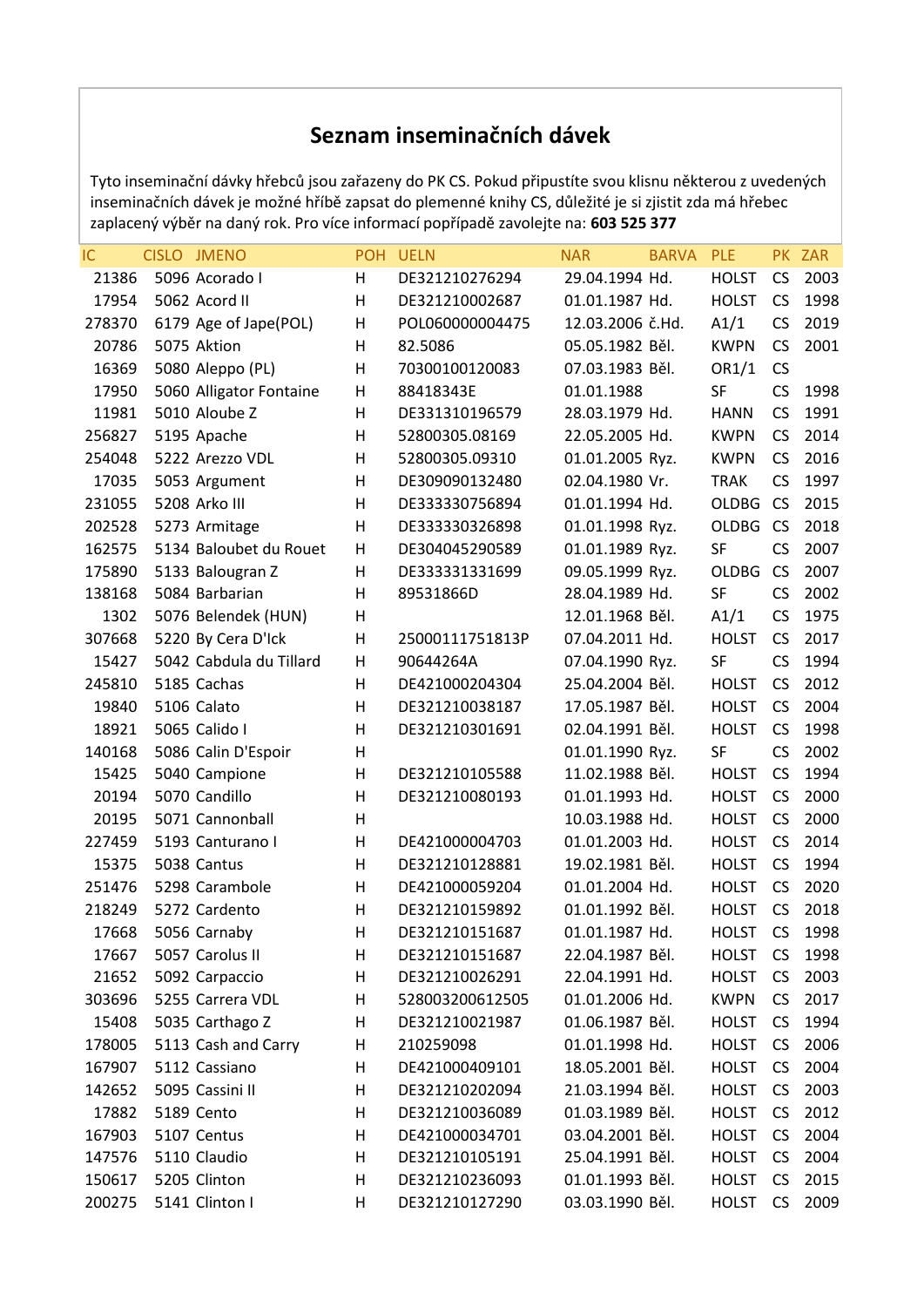| 178035 | 5119 Cobra   |                            | н  | DE321210407997   | 19.07.1997 Hd.    | HOLST        | <b>CS</b> | 2006 |
|--------|--------------|----------------------------|----|------------------|-------------------|--------------|-----------|------|
| 167898 |              | 5108 Colander              | н  | DE321210197198   | 26.04.1998 Hd.    | <b>HOLST</b> | <b>CS</b> | 2004 |
| 21578  |              | 5151 Colman                | H  | DE321210176396   | 09.06.1996 Běl.   | <b>HOLST</b> | <b>CS</b> | 2008 |
| 288930 |              | 5236 Comme Il Faut         | н  | DE441411627205   | 01.01.2005 Hd.    | <b>WESTF</b> | <b>CS</b> | 2016 |
| 167888 |              | 5111 Con Air               | н  | DE321210133897   | 06.04.1997 Hd.    | <b>HOLST</b> | <b>CS</b> | 2004 |
| 153086 |              | 5098 Con Capitol           | н  | DE321210153899   | 21.02.1999 tm.Hd. | <b>HOLST</b> | <b>CS</b> | 2004 |
| 17826  |              | 5178 Concorde              | н  | 84.4140          | 10.05.1984 Hd.    | <b>KWPN</b>  | <b>CS</b> |      |
| 275090 |              | 5196 Connect               | H  | DE421000160711   | 01.04.2011 tm.Hd. | <b>HOLST</b> | <b>CS</b> | 2014 |
| 325976 |              | 5291 Conquistador          | Η  | 056002W00199259  | 01.01.2001 Hd.    | <b>BWP</b>   | CS        | 2019 |
| 21581  |              | 5144 Contendro I           | н  | DE321210149897   | 11.03.1997 tm.Hd. | <b>HOLST</b> | <b>CS</b> | 2008 |
| 190707 |              | 5278 Contendro II          | Η  | DE421000129301   | 01.01.2001 Hd.    | <b>HOLST</b> | <b>CS</b> |      |
| 15407  | 5036 Coriall |                            | н  | DE321210094087   | 04.04.1987 Ryz.   | <b>HOLST</b> | CS        | 1994 |
| 16799  |              | 5050 Coriano               | H  | DE321210145290   | 22.05.1990 Hd.    | <b>HOLST</b> | <b>CS</b> | 1996 |
| 216670 |              | 5161 Corlensky G           | Η  | DE441411506303   | 26.04.2003 Běl.   | <b>WESTF</b> | <b>CS</b> | 2010 |
| 324664 |              | 5283 Cornet de Semilly     | н  | 276418180307115  | 01.01.2015 č.Hd.  | <b>HOLST</b> | <b>CS</b> | 2019 |
| 204313 |              | 5154 Cornet Obolensky      | н  | BEL-W-184083-BWP | 20.04.1999 Běl.   | <b>BWP</b>   | <b>CS</b> | 2009 |
| 142651 |              | 5094 Corofino II           | H  | DE321210018297   | 14.05.1997 Hd.    | <b>HOLST</b> | <b>CS</b> | 2003 |
| 10428  |              | 5073 Corrado I             | н  | DE321210046185   | 01.01.1985 Běl.   | <b>HOLST</b> | <b>CS</b> | 2000 |
| 275335 |              | 5198 Coupie                | Η  | DE441410793410   | 24.12.2009 Běl.   | <b>WESTF</b> | <b>CS</b> | 2015 |
| 307615 |              | 5314 Dakar VDL             | H  | 528003000805227  | 01.01.2008 Běl.   | <b>KWPN</b>  | <b>CS</b> | 2021 |
| 297487 |              | 5247 Dallas VDL            | н  | 056002W00270825  | 06.05.2008 Běl.   | <b>BWP</b>   | <b>CS</b> | 2017 |
| 258200 |              | 6161 Darsalam(IRE)         | н  | IRE22058826      | 24.04.2001 Ryz.   | A1/1         | <b>CS</b> | 2013 |
| 21899  |              | 5199 De Niro               | н  | DE331310590093   | 09.05.1993 Vr.    | <b>HANN</b>  | <b>CS</b> | 2014 |
| 295113 |              | 5238 Diamant de Plaisir    | н  | DE431316969212   | 01.01.2012 Hd.    | <b>HANN</b>  | <b>CS</b> | 2016 |
| 190301 |              | 5188 Diamant de Semilly    | н  | FRA00191446545F  | 01.01.1991 Hd.    | SF           | <b>CS</b> | 2012 |
| 212468 |              | 5157 Diarado               | н  | DE421000339405   | 01.05.2005 tm.Hd. | <b>HOLST</b> | CS        | 2009 |
| 325979 |              | 5285 Don VHP Z             | H  | 056015Z55561104  | 01.01.2004 Ryz.   | ZANG         | <b>CS</b> | 2019 |
| 257510 |              | 6169 Durante Alighieri(GB) | н  | 8260GB45110823   | 05.03.2008 Hd.    | A1/1         | <b>CS</b> | 2013 |
| 211755 |              | 6068 Egerton (GER)         | н  | 276GER00007307   | 27.03.2001 Hd.    | A1/1         | <b>CS</b> | 2009 |
| 410557 |              | 5293 El Barone             | н  | 056015Z55770512  | 01.01.2012 tm.Hd. | ZANG         | <b>CS</b> | 2020 |
| 255681 |              | 5206 Elvis ter Putte       | н  | 056002W00227761  | 05.04.2004 Hd.    | <b>BWP</b>   | CS        | 2015 |
| 11970  | 5012 Eol 25  |                            | н  |                  | 01.01.1971 tm.Hd. | rTrak        | <b>CS</b> | 1992 |
| 175897 |              | 5147 Ephebe for Ever       | н  | 92189441K        | 01.01.1992 Hd.    | SF           | <b>CS</b> | 2008 |
| 269317 |              | 5253 Epleaser Van'T Heike  | H  | W-235000HGT      | 01.01.2004 Ryz.   | <b>BWP</b>   | <b>CS</b> | 2017 |
| 19960  |              | 5131 Escudo I              | H  | DE331314515291   | 23.05.1991 Vr.    | <b>HANN</b>  | <b>CS</b> | 2007 |
| 200290 |              | 5140 Eurocommerce Berlin H |    | DE321210274394   | 01.01.1994 Běl.   | <b>HOLST</b> | CS        | 2008 |
| 250070 |              | 5183 Eurocommerce Londoi H |    | BEL-W-211054-BWP | 06.06.2002 Ryz.   | <b>BWP</b>   | CS        | 2012 |
| 281822 |              | 5210 Eye Catcher           | H. | 528003200906841  | 10.05.2009 Ryz.   | <b>KWPN</b>  | CS        | 2015 |
| 199363 |              | 5139 Florencio             | н  | DE341411716999   | 01.01.1999 tm.Hd. | <b>WESTF</b> | <b>CS</b> | 2008 |
| 257892 |              | 5190 For Ever Jump         | н  | DE421000039706   | 17.04.2006 tm.Hd. | <b>HOLST</b> | <b>CS</b> | 2014 |
| 153095 |              | 5100 For Furioso           | н  | DE341411323499   | 01.04.1999 Hd.    | <b>WESTF</b> | CS        | 2004 |
| 19287  |              | 5103 For Pleasure          | н  | DE331310258786   | 01.01.1986 Ryz.   | <b>HANN</b>  | <b>CS</b> | 2004 |
| 267823 |              | 5279 Gemini(Gem Twist)     | н  | 826002008019629  | 01.01.2008 Běl.   | A1/1         | <b>CS</b> |      |
| 8380   |              | 5078 Genius                | н  | DE331310137679   | 08.05.1979 tm.Hd. | <b>HANN</b>  | CS        | 1986 |
| 21433  |              | 5191 Gervantus             | н  | 86.8247          | 01.01.1986        | <b>OLDBG</b> | <b>CS</b> | 2013 |
| 300523 |              | 5249 Glasgow-W VH Merels H |    | 056002W00251220  | 01.01.2006 Hd.    | <b>BWP</b>   | <b>CS</b> | 2017 |
| 19717  |              | 5068 Great Pleasure        | н  | 92.196           | 01.01.1992 Hd.    | <b>KWPN</b>  | CS        | 2000 |
| 7255   |              | 5048 Hand in Glove (USA)   | н  |                  | 01.01.1978 tm.Hd. | A1/1         | CS        | 1995 |
| 143948 |              | 5276 Heartbreaker          | н  | 528003198904335  | 16.04.1989 Hd.    | <b>KWPN</b>  | <b>CS</b> | 2018 |
| 246543 |              | 6091 Heretic               | н  | 203CZE000032010  | 23.03.2001 Ryz.   | A1/1         | <b>CS</b> | 2012 |
|        |              |                            |    |                  |                   |              |           |      |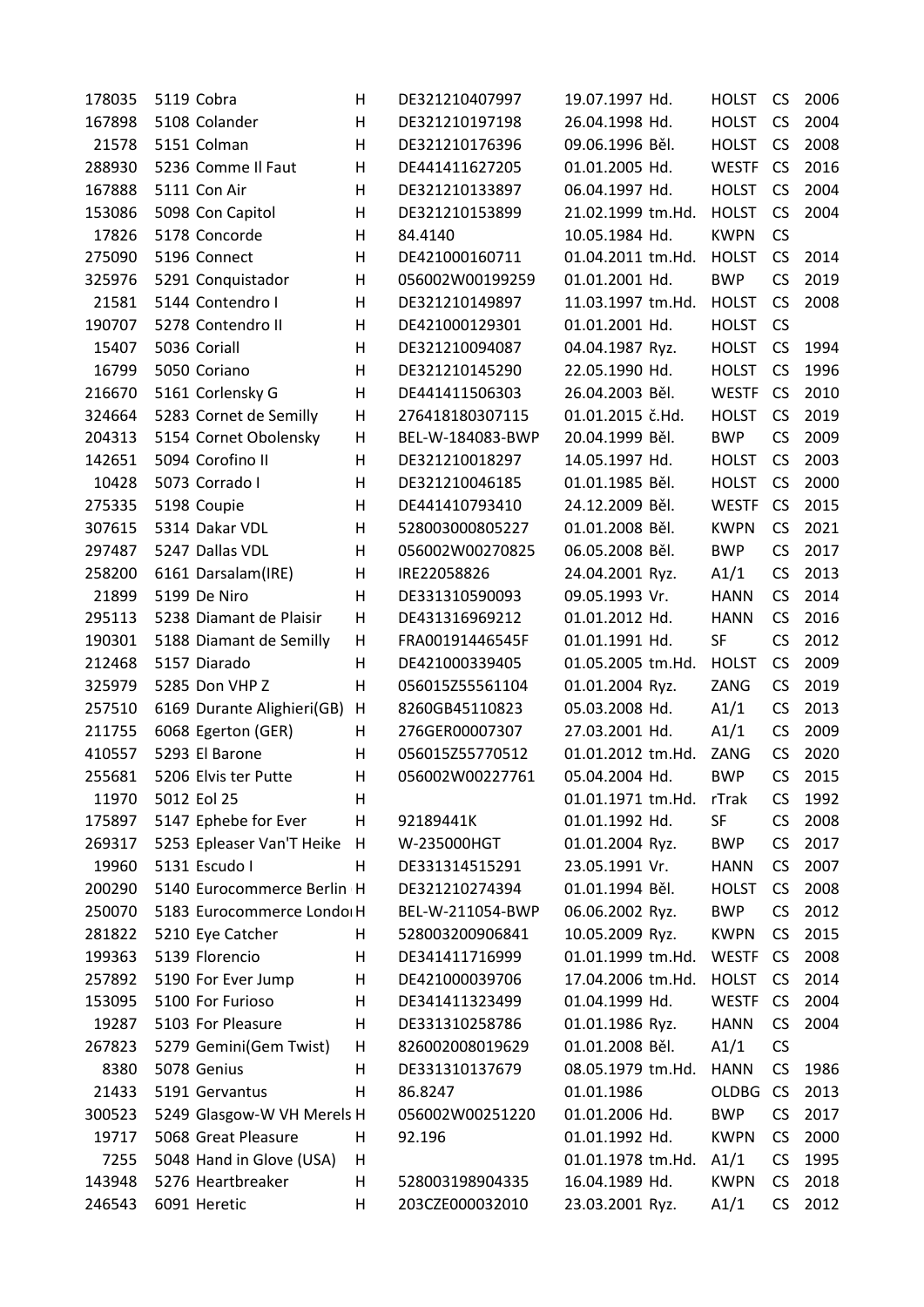| 287380 | 5218 Hickstead White          | н  | DE418180202012    | 06.03.2012 Běl.   | <b>OS</b>    | <b>CS</b> | 2016 |
|--------|-------------------------------|----|-------------------|-------------------|--------------|-----------|------|
| 264353 | 5200 Hotline                  | H  | DE431316693703    | 18.03.2003 č.Hd.  | <b>HANN</b>  | CS        | 2015 |
| 7231   | 5014 Hugben - 49 s.v.         | H  |                   | 10.02.1979 č.Hd.  | A1/2         | CS        | 1986 |
| 15409  | 5034 Chavtajm                 | H  |                   | 09.05.1979 Hd.    | <b>TRAK</b>  | CS        | 1994 |
| 200292 | 5143 Cheurano Z               | H  |                   | 27.04.2001 Běl.   | ZANG         | CS        | 2008 |
| 189296 | 5132 Chicago I Z              | н  | Z502899           | 28.05.1999 Hd.    | ZANG         | CS        | 2007 |
| 310024 | 5266 Chilli Willi             | H  | DE421000145708    | 01.01.2008 Hd.    | <b>HOLST</b> | <b>CS</b> | 2018 |
| 173666 | 5207 Chin Chin                | H  | DE321210016878    | 01.01.1978 Hd.    | <b>HOLST</b> | <b>CS</b> | 2015 |
| 279858 | 5254 Chiron                   | H  | DE406060126301    | 28.03.2001 Běl.   | A1/1         | CS        | 2017 |
| 13684  | 5023 I Love You               | H  | DE304041190174    | 01.01.1974 Hd.    | SF           | CS        | 1993 |
| 19976  | 5114 Indoctro                 | H  | DE321210242990    | 08.06.1990 Hd.    | <b>HOLST</b> | <b>CS</b> | 2006 |
| 275094 | 5212 Inster Graditz           | H  | DE309090906887    | 26.03.1987 Ryz.   | <b>TRAK</b>  | CS        | 2015 |
| 200082 | 5142 Jaguar Mail              | H  |                   | 17.01.1997 Hd.    | SF           | CS        | 2008 |
| 178022 | 5145 Johnson                  | Н  | 02.00432          | 23.02.2002 Hd.    | <b>KWPN</b>  | CS        | 2008 |
| 153094 | 5099 K2                       | H  | DE309090220899    | 30.03.1999 tm.Hd. | <b>TRAK</b>  | <b>CS</b> | 2004 |
| 150665 | 5223 Kannan                   | H  | 92.4130           | 01.01.1992 Hd.    | <b>KWPN</b>  | CS        | 2015 |
| 317281 | 5275 Karajan                  | H  | DE431316897314    | 27.05.2014 Hd.    | <b>HANN</b>  | CS        | 2018 |
| 2785   | 5089 Koh-i-nor                | H  |                   | 06.05.1969 Hd.    | A1/1         | CS        | 1977 |
| 18923  | 5066 Lacantus                 | H  | DE321210038693    | 05.05.1993 tm.Hd. | <b>HOLST</b> | <b>CS</b> | 1999 |
| 15403  | 5037 Lacros                   | H  | DE321210279178    | 04.08.1978 Hd.    | <b>HOLST</b> | <b>CS</b> | 1994 |
| 277609 | 5237 Lamm de Fetan            | н  |                   | 01.01.1999 Hd.    | SF           | CS        | 2016 |
| 20346  | 5240 Landjonker               | н  | 330462787         | 01.01.1987 tm.Hd. | OLDBG        | <b>CS</b> | 2016 |
| 17028  | 5055 Landos                   | H  | DE321210025389    | 28.03.1989 Hd.    | <b>HOLST</b> | <b>CS</b> | 1997 |
| 314934 | 5287 Lethago Z                | H  | 056015Z55535815   | 04.04.2015 tm.Hd. | ZANG         | CS        | 2018 |
| 253845 | 5186 Levistan                 | H  | 316670404         | 01.01.2004        | <b>HANN</b>  | CS        | 2012 |
| 19987  | 5093 Limbus                   | H  | DE321210145291    | 28.03.1991 Hd.    | <b>HOLST</b> | <b>CS</b> | 2003 |
| 178055 | 5121 Lingh                    | H  |                   | 01.01.1993 Hd.    | <b>KWPN</b>  | CS        | 2006 |
| 96193  | 5543 Longpré-K                | К  | 203001224567699   | 01.07.1999 č.Hd.  | ČΤ           | CS        | 2003 |
| 15315  | 5074 Lord Calando             | H  | DE321210090185    | 01.01.1985 tm.Hd. | <b>HOLST</b> | <b>CS</b> | 2000 |
| 17716  | 5162 Lord Z                   | H  | DE321210031490    | 01.01.1990 Hd.    | <b>HOLST</b> | <b>CS</b> | 2010 |
| 144232 | 5180 Lordanos                 | H  | DE321210188993    | 14.04.1993 Hd.    | <b>HOLST</b> | <b>CS</b> | 2011 |
| 13159  | 5015 Louis J                  | н  | DE321210022186    | 12.05.1986 Hd.    | <b>HOLST</b> | <b>CS</b> | 1992 |
| 21432  | 5116 Lupicor                  | н  | 40059695          | 10.03.1995 Hd.    | <b>KWPN</b>  | <b>CS</b> | 2006 |
| 140151 | 6141 Magnus (POL)             | H  |                   | 01.01.1997 tm.Hd. | A1/1         | <b>CS</b> | 2007 |
| 131454 | 6135 Marketplace (IRE)        | н  |                   | 22.01.1991 Hd.    | A1/1         | <b>CS</b> | 2003 |
| 315854 | 5274 Million Dolar            | н  | 056002W00301601   | 01.01.2012 Hd.    | <b>BWP</b>   | <b>CS</b> | 2018 |
| 302740 | 5270 Modesto                  | H  | NLD003199404440   | 24.04.1994 Běl.   | <b>KWPN</b>  | <b>CS</b> | 2018 |
| 212464 | 5156 Monte Bellini            | H  | DE441410931102    | 24.04.2002 Hd.    | <b>WESTF</b> | <b>CS</b> | 2009 |
| 192621 | 6024 Moonjaz (GB)             | H  | GB1068318         | 20.01.1997 Ryz.   | A1/1         | <b>CS</b> | 2008 |
| 15308  | 5030 Mr.Cox                   | н  | 319625186         | 10.06.1986 Ryz.   | <b>HANN</b>  | CS        | 1994 |
| 231826 | 5297 Mylord Carthago          | H  | 25000100711473J   | 01.01.2000 Běl.   | SF           | <b>CS</b> | 2020 |
| 150630 | 5153 Nabab de Reve            | H  | W-139797-VRS      | 15.05.1990 Hd.    | <b>BWP</b>   | <b>CS</b> | 2019 |
| 13503  | 5024 Narcos II                | H  | 40010879          | 01.01.1979 tm.Hd. | SF           | <b>CS</b> | 1993 |
| 312734 | 5267 Nibali van het Eikenho H |    | 056-002-W00304225 | 05.05.2013 Běl.   | <b>BWP</b>   | <b>CS</b> | 2018 |
| 111213 | 5105 Nuget                    | H. | 203001226822291   | 23.06.1991 Isab.  | ČΤ           | <b>CS</b> | 2005 |
| 155455 | 5155 Numero Uno               | H  | 95.3822           | 25.04.1995 Hd.    | <b>KWPN</b>  | <b>CS</b> | 2009 |
| 143920 | 5104 Orlando                  | н  | 96.10385          | 01.01.1996 Hd.    | <b>KWPN</b>  | <b>CS</b> | 2004 |
| 182508 | 5252 Pablo van BerkenbroerH   |    | DE3414101899391   | 01.01.1991 Hd.    | WESTF        | <b>CS</b> | 2017 |
| 200985 | 5146 Padinus                  | H  | 97.01588          | 01.01.1997 tm.Hd. | <b>KWPN</b>  | <b>CS</b> | 2008 |
| 19713  | 5067 Papillion                | H  | DE341410907480    | 06.05.1980 tm.Hd. | WESTF CS     |           | 2000 |
|        |                               |    |                   |                   |              |           |      |